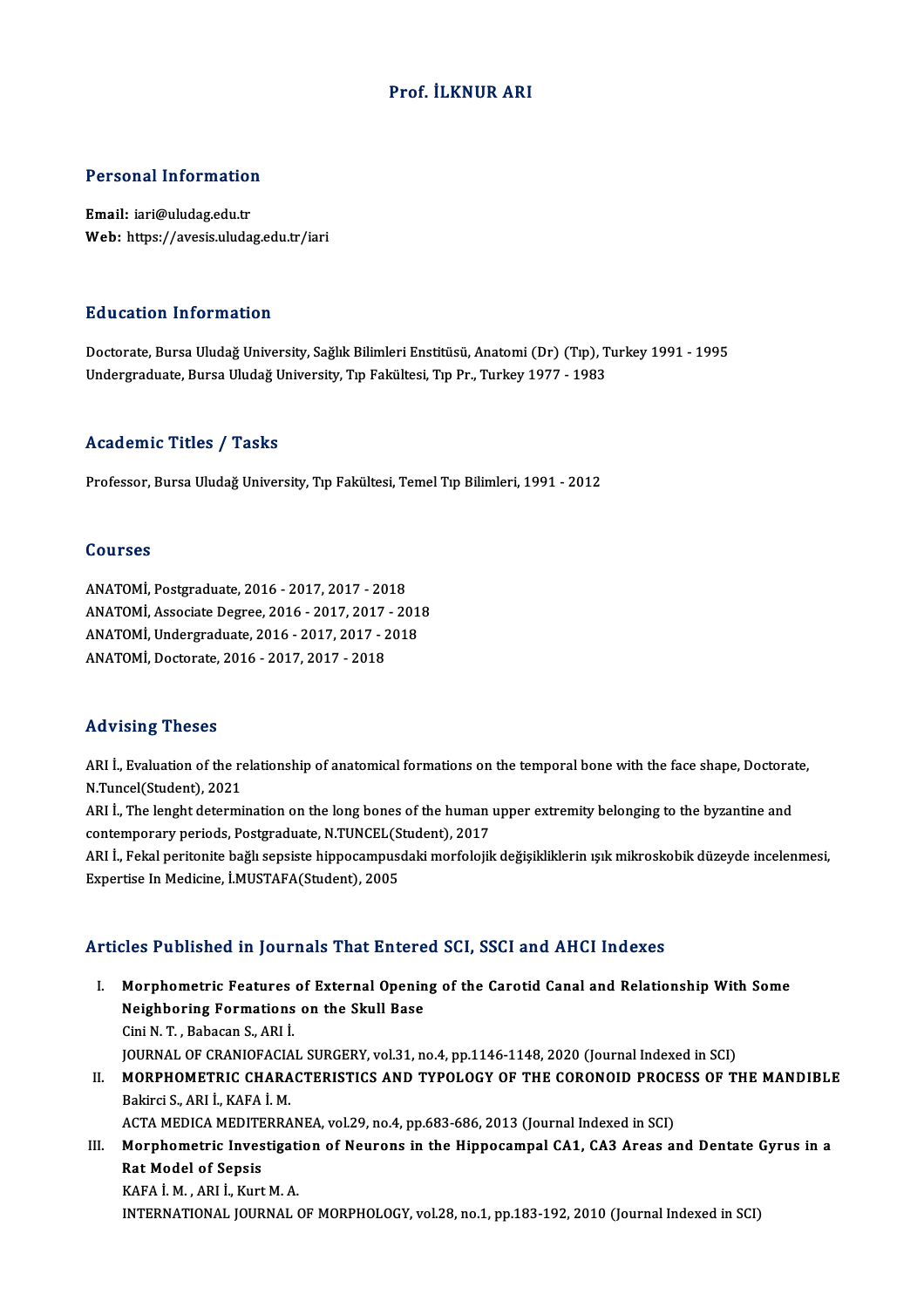- IV. Bone Length Estimation and Population-Specific Features of Calcaneus and Talus Bones of the Late **Bone Length E**<br>Byzantine Era<br>APLİ KAFA İM Byzantine Era<br>ARI İ., KAFA İ. M. Byzantine Era<br>ARI İ., KAFA İ. M.<br>COLLEGIUM ANTROPOLOGICUM, vol.33, no.2, pp.613-618, 2009 (Journal Indexed in SSCI)<br>The squetting facets on the tibio of Bygantine (13th) eksletens.
- V. The squatting facets on the tibia of Byzantine (13th) skeletons<br>ARI İ., Oygucu I., ŞENDEMİR E. COLLEGIUM ANTROPOLOGICU<br>The squatting facets on the<br>ARI İ., Oygucu I., ŞENDEMİR E.<br>European Journal of Anatomu European Journal of Anatomy, vol.7, no.3, pp.143-146, 2003 (Journal Indexed in SCI Expanded)

# Articles Published in Other Journals

- I. Multiple variations of superficial and deepveins in the neck region of a cadaver:a case report<br>I. Multiple variations of superficial and deepveins in the neck region of a cadaver:a case report<br>TIMCEL CINUM CÜNER SAK N. Multiple variations of superficial and deepve<br>TUNCEL ÇİNİ N., GÜNER SAK N., ÖZDEMİR S., ARI İ.<br>Anatomy vel 14. no 3. nn 150.155. 3030 (Other Be Multiple variations of superficial and deepveins in the neck region of the Technic Numero Considersity and The<br>Anatomy, vol.14, no.2, pp.150-155, 2020 (Other Refereed National Journals)<br>Pilatoral a canatia ay tanna yanyagy TUNCEL ÇİNİ N., GÜNER SAK N., ÖZDEMİR S., ARI İ.<br>Anatomy, vol.14, no.2, pp.150-155, 2020 (Other Ref<br>II. Bilateral a. carotis externa varyasyonu<br>ARI İ. Anatomy, vol.14, no.2, pp.150-155, 2020 (Other Refereed National Journals) Bilateral a. carotis externa varyasyonu<br>ARI İ.<br>Morfoloji Dergisi (Journal of Morphology), 2008 (Other Refereed National Journals)<br>Bilateral veriation in the source of the internal saretid ertery: Gese report ARI İ.<br>Morfoloji Dergisi (Journal of Morphology), 2008 (Other Refereed National Journals)<br>III. Bilateral variation in the course of the internal carotid artery: Case report<br>IIVSAL M. BAKIRCLS, COSKUN İ. ARLİ Morfoloji Dergisi (Journal of Morpholo<br>Bilateral variation in the course of<br>UYSAL M., BAKIRCI S., COŞKUN İ., ARI İ.<br>European Journal of Anatomu, 2007 (B Bilateral variation in the course of the internal carotid artery: Case represent Anatomy, 2007 (Refereed Journals of Other Institutions)<br>European Journal of Anatomy, 2007 (Refereed Journals of Other Institutions)<br>The mandi UYSAL M., BAKIRCI S., COŞKUN İ., ARI İ.<br>European Journal of Anatomy, 2007 (Refereed Journals of Other Institutions)<br>IV. The mandibular ramus flexure in the Byzantine skeletons of Nicea remains: A singular<br>manphalagical ind European Journal of Anatomy, 2007 (Refereed Journals of Other Institutions)<br>The mandibular ramus flexure in the Byzantine skeletons of Nicea re<br>morphological indicator<br>ARI İ. The r<br>morp<br>ARI İ.<br>Arthr morphological indicator<br>ARI İ.<br>Anthropologie, 2006 (Refereed Journals of Other Institutions)<br>The previmal femeral mernhemetry of Turkish wemen V. The proximal femoral morphometry of Turkish women on radiographs<br>IRDESEL F. I., ARI I. Anthropologie, 2006<br>The proximal femi<br>İRDESEL F. J. , ARI İ.<br>European Journal et The proximal femoral morphometry of Turkish women on radiograpl<br>IRDESEL F. J. , ARI I.<br>European Journal of Anatomy, 2006 (Refereed Journals of Other Institutions)<br>(Europimental faceal portionitis and carabral cortical morp VI. (Experimental faecal peritonitis and cerebral corticalmorphology) Deneysel fekal peritonitis ve European Journal of Anatomy,<br>(Experimental faecal perito<br>serebral kortikal morfoloji<br>APLI KAFA I M. KUPT M.A ARI İ.,KAFAİ.M. ,KURTM.A. Bursa Devlet Hastanesi Dergisi, 2005 (Other Refereed National Journals) VII. (The body mass index and bone mineral density in Turkish women) Postmenopozal Türk Bursa Devlet Hastanesi Dergisi, 2005 (Other Refereed National Jou<br>(The body mass index and bone mineral density in Turkish<br>kadınlarında vücut kitle oranı ve kemik mineral yoğunluğu<br>inneseu e L. Apti (The body mass in<br>kadınlarında vücu<br>İRDESEL F. J. , ARI İ.<br>Bursa Davlat Hastan İRDESEL F. J. , ARI İ.<br>Bursa Devlet Hastanesi Dergisi, 2005 (Other Refereed National Journals) IRDESEL F. J. , ARI I.<br>Bursa Devlet Hastanesi Dergisi, 2005 (Other Refereed National Journals)<br>VIII. The anthropometric measurements of femur and tibia on the Byzantine skeletons of Nicea remains<br>ARLI KAFA I M. SENDEMIR F Bursa Devlet Hastanesi Dergisi,<br>The anthropometric measur<br>ARI İ., KAFA İ. M. , ŞENDEMİR E.<br>Anthropologia 2005 (Bafareed The anthropometric measurements of femur and tibia c<br>ARI İ., KAFA İ. M. , ŞENDEMİR E.<br>Anthropologie, 2005 (Refereed Journals of Other Institutions)<br>Marnhametry of the greater scietie natchen remains of ARI İ., KAFA İ. M. , ŞENDEMİR E.<br>Anthropologie, 2005 (Refereed Journals of Other Institutions)<br>IX. Morphometry of the greater sciatic notchon remains of male Byzantine skeletonsfrom Nicea<br>APLİ Anthr<br>Morp<br>ARI İ.<br>Euror Morphometry of the greater sciatic notchon remains of male Byzanti<br>ARI İ.<br>European Journal of Anatomy, 2005 (Refereed Journals of Other Institutions)<br>(The composison of manuel and disitel metric messurement methods) ARI İ.<br>European Journal of Anatomy, 2005 (Refereed Journals of Other Institutions)<br>X. (The comparison of manuel and digital metric measurement methods in morphometric studies) European Journal of Anatomy, 2005 (Refereed Journals of Other Institutions)<br>(The comparison of manuel and digital metric measurement methods in morphometric studies)<br>Morfometrik çalışmalarda manüel (el ile) ve digital (say (The comparisor)<br>Morfometrik çalı<br>karşılaştırılması<br>KARAİM ABLİ Morfometrik ça<br>karşılaştırılmas<br>KAFA İ. M. , ARI İ.<br>Uludeğ Üniversite karşılaştırılması<br>KAFA İ. M. , ARI İ.<br>Uludağ Üniversitesi Tıp Fakültesi Dergisi, 2004 (Other Refereed National Journals) KAFA İ. M. , ARI İ.<br>Uludağ Üniversitesi Tıp Fakültesi Dergisi, 2004 (Other Refereed National Journal Journal Study: Anatomy Education And Student'xxs Views Uludağ Üniversitesi Tıp Fakültes<br>A Questionnaire Study: Anat<br>ARI İ., KAFA İ. M. , ŞENDEMİR E.<br>Uludağ Üniversitesi Tın Fakültes ARI İ., KAFA İ. M. , ŞENDEMİR E.<br>Uludağ Üniversitesi Tıp Fakültesi Dergisi, 2003 (Other Refereed National Journals) ARI İ., KAFA İ. M. , ŞENDEMİR E.<br>Uludağ Üniversitesi Tıp Fakültesi Dergisi, 2003 (Other Refereed National ]<br>XII. Bir Anket Çalışması Anatomi Eğitimi ve Öğrencilerin Düşünceleri<br>ARLİ İrgilE KAFA İ.M. SENDEMİR E Uludağ Üniversitesi Tıp Fakültesi Dergi:<br>Bir Anket Çalışması Anatomi Eğitin<br>ARI İ., İrgil E., KAFA İ. M. , ŞENDEMİR E.
	-